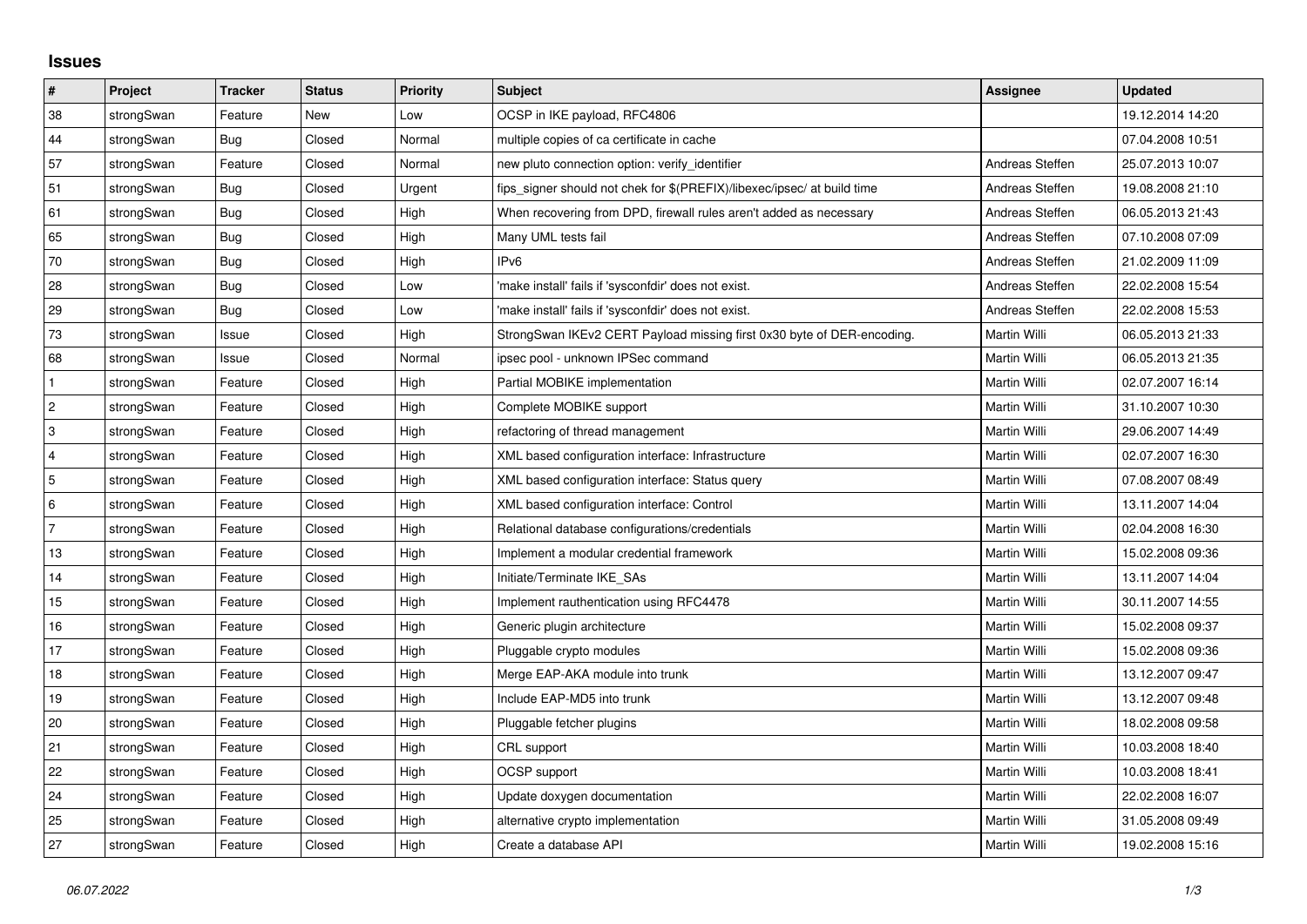| $\vert$ # | Project    | <b>Tracker</b> | <b>Status</b> | <b>Priority</b> | <b>Subject</b>                                                              | Assignee            | <b>Updated</b>   |
|-----------|------------|----------------|---------------|-----------------|-----------------------------------------------------------------------------|---------------------|------------------|
| 30        | strongSwan | Feature        | Closed        | High            | Certificate caching                                                         | Martin Willi        | 02.04.2008 14:50 |
| 39        | strongSwan | Feature        | Rejected      | High            | Configuration support in Manager                                            | <b>Martin Willi</b> | 04.07.2014 11:07 |
| 40        | strongSwan | Feature        | Closed        | High            | NetworkManager support                                                      | Martin Willi        | 22.08.2008 12:54 |
| 41        | strongSwan | Feature        | Closed        | High            | CFG attribute provider framework                                            | Martin Willi        | 16.04.2008 11:24 |
| 42        | strongSwan | Feature        | Closed        | High            | CFG attribute handler framework                                             | Martin Willi        | 28.04.2009 10:23 |
| 46        | strongSwan | Feature        | Closed        | High            | DNS resolving for hosts in ike cfg                                          | Martin Willi        | 09.06.2008 09:34 |
| 47        | strongSwan | Feature        | Closed        | High            | <b>RNG API</b>                                                              | Martin Willi        | 16.04.2008 11:27 |
| 48        | strongSwan | Feature        | Closed        | High            | Parallel trustchain verification                                            | Martin Willi        | 16.04.2008 11:33 |
| 54        | strongSwan | Feature        | Closed        | High            | <b>EAP-Identity Server functionality</b>                                    | Martin Willi        | 22.08.2008 12:55 |
| 59        | strongSwan | Feature        | Closed        | High            | Add additinal signal dependent parameter to bus                             | Martin Willi        | 29.07.2008 11:04 |
| 60        | strongSwan | Feature        | Closed        | High            | Implement draft-sheffer-ikev2-gtc-00 with PAM password verification         | Martin Willi        | 22.08.2008 12:59 |
| 67        | strongSwan | Feature        | Closed        | Normal          | Implement DH groups 22-24                                                   | Martin Willi        | 19.04.2010 14:51 |
| 76        | strongSwan | Feature        | Closed        | Normal          | crypto test framework                                                       | <b>Martin Willi</b> | 12.06.2009 11:31 |
| 78        | strongSwan | Feature        | Closed        | Normal          | Integrity tester for libstrongswan and all plugins.                         | Martin Willi        | 27.06.2009 16:19 |
| 100       | strongSwan | Feature        | Closed        | Normal          | Derive traffic selectors from authentication process                        | <b>Martin Willi</b> | 23.07.2010 16:53 |
| 128       | strongSwan | Feature        | Closed        | Normal          | Plugin dependencies                                                         | Martin Willi        | 06.02.2012 10:51 |
| 129       | strongSwan | Feature        | Assigned      | Normal          | Relations between ike/child/peer_cfg                                        | <b>Martin Willi</b> | 06.02.2012 10:50 |
| 23        | strongSwan | Feature        | Closed        | Low             | PKCS#11 based smartcard implementation                                      | <b>Martin Willi</b> | 12.10.2010 13:42 |
| 12        | strongSwan | <b>Bug</b>     | Closed        | Immediate       | Fix build on uClibc                                                         | Martin Willi        | 31.10.2007 10:34 |
| 8         | strongSwan | Bug            | Closed        | Urgent          | MOBIKE selects disappearing IPv6 address                                    | Martin Willi        | 05.07.2007 09:03 |
| 10        | strongSwan | <b>Bug</b>     | Closed        | High            | distribution cannot be built because logout.cs template is missing in trunk | Martin Willi        | 18.09.2007 07:43 |
| 11        | strongSwan | <b>Bug</b>     | Closed        | High            | Show IKE SA status overview                                                 | Martin Willi        | 31.10.2007 10:29 |
| 26        | strongSwan | Bug            | Closed        | High            | Port all tools to new crypto/credential APIs                                | Martin Willi        | 21.03.2008 18:04 |
| 31        | strongSwan | Bug            | Closed        | High            | ikev2/rw-eap-aka-rsa scenario fails                                         | Martin Willi        | 19.03.2008 15:25 |
| 32        | strongSwan | <b>Bug</b>     | Closed        | High            | ikev2/rw-no-idr scenario fails                                              | Martin Willi        | 19.03.2008 11:13 |
| 33        | strongSwan | Bug            | Closed        | High            | ikev2/crl-revoked scenario broken                                           | Martin Willi        | 19.03.2008 19:02 |
| 34        | strongSwan | Bug            | Closed        | High            | ikev2/multi-level-ca-loop segfaults                                         | Martin Willi        | 31.03.2008 09:19 |
| 35        | strongSwan | Bug            | Closed        | High            | ikev2/ocsp-no-signer-cert scenario segfaults                                | Martin Willi        | 02.04.2008 09:45 |
| 36        | strongSwan | Bug            | Closed        | High            | strongswan-4.2.0 does not compile with uclibe                               | Martin Willi        | 04.04.2008 13:51 |
| 43        | strongSwan | Bug            | Closed        | High            | missing certificate identity in SQL database causes segfault                | Martin Willi        | 07.04.2008 10:08 |
| 45        | strongSwan | Bug            | Closed        | High            | Failure to open SQLite database crashes charon                              | Martin Willi        | 07.04.2008 09:16 |
| 49        | strongSwan | Bug            | Closed        | High            | starter log directly to terminal                                            | Martin Willi        | 30.04.2009 10:18 |
| 50        | strongSwan | <b>Bug</b>     | Closed        | High            | plutostderrlog option missing                                               | Martin Willi        | 11.05.2008 10:10 |